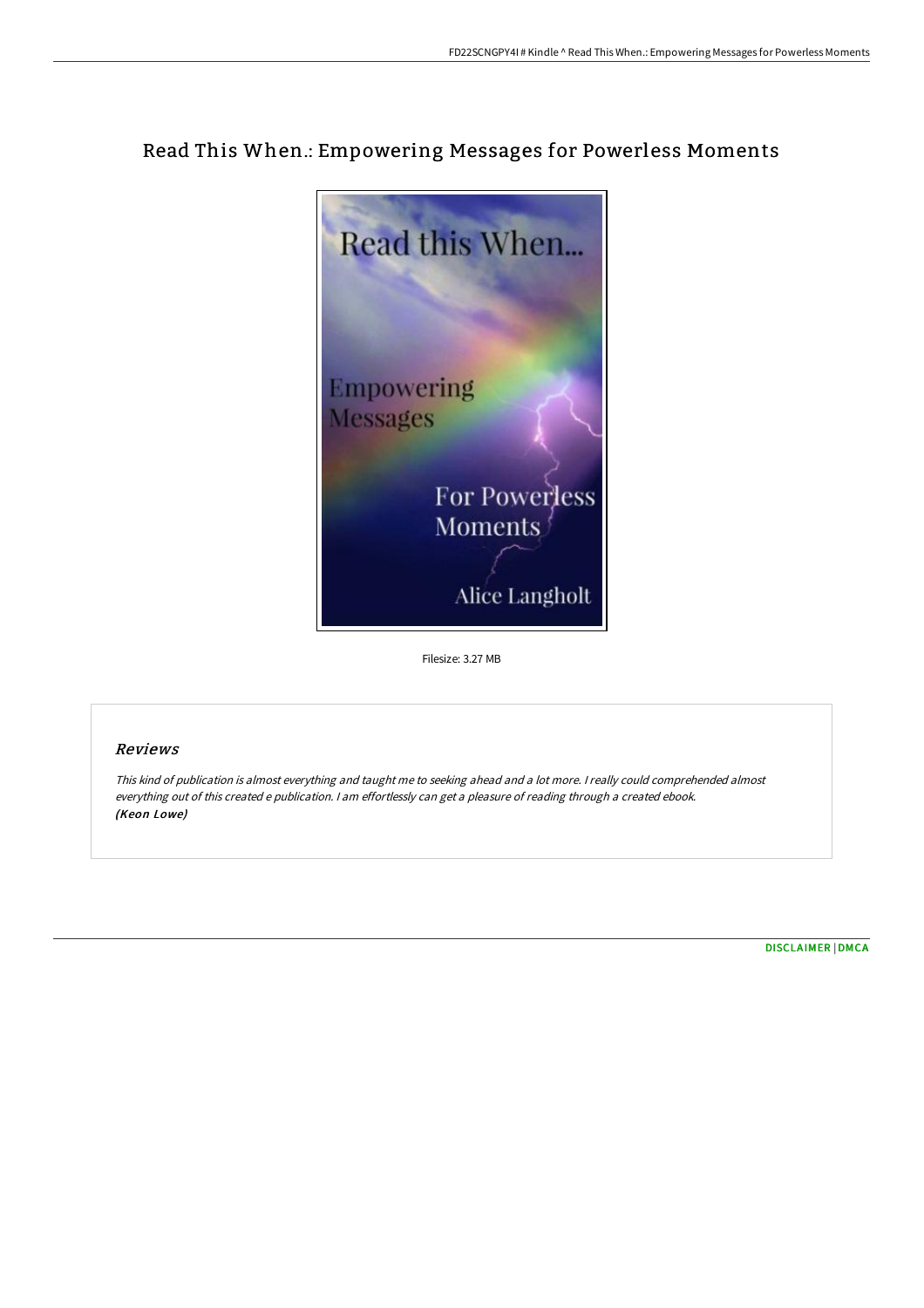### READ THIS WHEN.: EMPOWERING MESSAGES FOR POWERLESS MOMENTS



**DOWNLOAD PDF** 

Createspace, United States, 2015. Paperback. Book Condition: New. 216 x 140 mm. Language: English . Brand New Book \*\*\*\*\* Print on Demand \*\*\*\*\*.HOW TO USE THIS BOOK 1.Turn to the Contents page. 2.Select the situation that is closest to how you are feeling. 3.Turn to the page designated for that situation and read the empowering message(s) in that section. 4.Let the message speak to you. Repeat as needed. Tragedies in the world, financial struggles, and personal crises can leave us feeling outraged, angry, grief-stricken, and most of all, powerless. The situations that produce these powerless moments are usually beyond our control. For example: The news delivers stories of violence, hatred, and tragedy. Murder, rioting, looting, and destruction are presented in abundance in the news and social media sources daily. There are articles proclaiming that our food and water are unsafe, tainted, or making us sick. We hear that our elected officials have voted to support organizations that are withholding information from us about the ingredients in our food or its origins. Then, we read that the pharmaceutical companies are benefitting from creating drugs for treating symptoms instead of finding cures. Fear, frustration, and mistrust pervade our lives all the time. Work life can be another source of powerless feelings, as we juggle office politics, money struggles, and trying to please everyone while striving for work-life balance. Home life can also be overwhelming, overloaded with responsibilities, expectations, demands, children, teens, hormones, drama, arguments, enforcing rules, and trying to find time for ourselves. People can be mean. People can be thoughtless, condescending, rude, selfish, and insensitive. We can too. And then we feel crappy about it. People we love get sick, have accidents, and sometimes die. Or we get sick, have accidents, and might die sooner than we had expected. It seems...

 $\mathbb{R}$ Read Read This When.: [Empowering](http://www.bookdirs.com/read-this-when-empowering-messages-for-powerless.html) Messages for Powerless Moments Online  $\sqrt{m}$ Download PDF Read This When.: [Empowering](http://www.bookdirs.com/read-this-when-empowering-messages-for-powerless.html) Messages for Powerless Moments